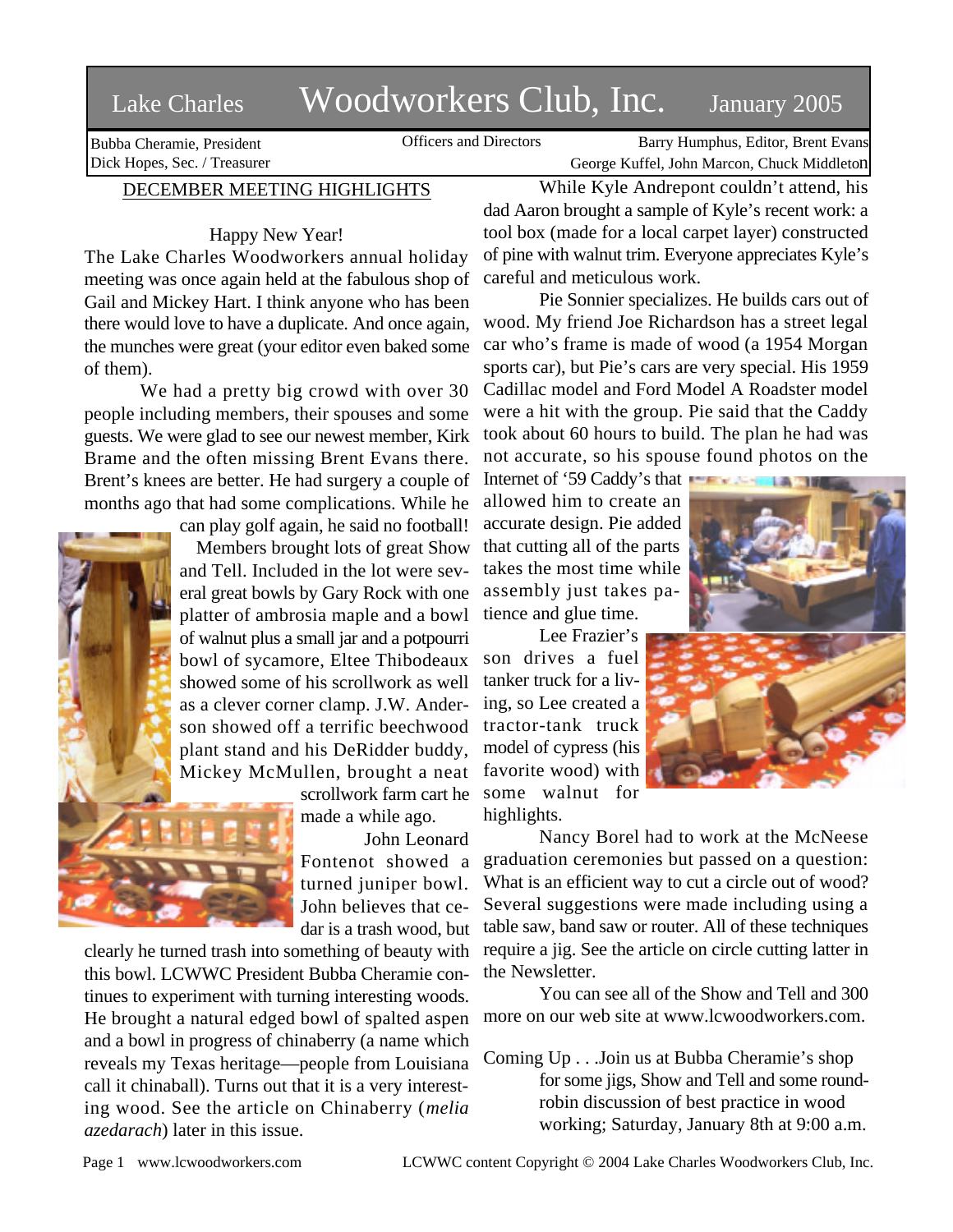## CHINABERRY WOOD

Chinaberry (*melia azedarach*) is a fast-growing tree which has become naturalized in the southeastern U.S. It is invading the forests, fencelines and disturbed areas of Texas, Louisiana, Florida and elsewhere, including Hawaii. Belonging to the mahogany family of plants, chinaberry is native to Asia. Striking and colorful, chinaberry was widely introduced as an ornamental shade tree because of its large compound leaves, its distinctive clusters of lilac-colored flowers and its round yellow fruits. Its seeds are spread by fruit-eating birds and squirels.

Although it is revered for its beauty in its native range and is used for its medicinal properties, chinaberry's fast-growth and rapidly spreading thickets make it a significant pest plant in the U.S. (even so, it continues to be sold through nurseries.).

I recall a large chinaberry tree in the backyard of my grandmother's home in Dallas. During the Summer, the neighborhood kids regularly used the green berrys as ammo for our rubber-band powered sling shots. During the Fall, the berrys got a bit mushy, but that was great because they went 'splat' when they hit. The local squirrels got interested about this time as food for the cooler months. As the berrys dried out, they became 'harder' ammo for our fun.

But here is the secret of the chinaberry: catching fish. All you do is crush some of the dried seeds and throw the result into a pond. A few minutes later, fish float stupified to the surface and you can pick them out with your hands. It turns out that the chinaberry pulp and seeds are poisonous. If you sand it, you need to wear a resporater. Like many of the woods that we use, there can be some sensitivity to the natural toxins that they contain.

Chinaberry outgrows, out-shades and displaces native vegetation; its bark, leaves and seeds are poisonous to farm and domestic animals. Research shows chinaberry to have insecticidal, antiviral and possible anti-cancer properties. At least one European company makes flooring from chinaberry wood.

Chinaberry is a deciduous, wide-spreading tree which grows up to 50 feet tall but it can be shrubby. The tree has a blue-green cast. Chinaberry thrives in a variety of soils, and is cold-hardy and drought-resistant. Its leaves are large (to 2 ft. long) and double-compound (having leaflets on leaflets).

The leaves have long stems (called *petioles*). Its leaflets are dark blue-green above, have toothed margins and are pointed. Leaves alternate along the stem. The mildly fragrant chinaberry flowers are small and lilac-colored, with 5 petals surrounding a purple tube. The flowers occur in showy clusters at the ends of branches. Flowering begins in about mid-March (in Florida). Chinaberry fruit are round berries, changing from green to yellow, hanging from long stalks; the fruit eventually becoming brownish leathery seed capsules. The capsules will hang from the tree throughout the leafless winter months. In Florida, Louisiana and Texas, the fruit ripen in late summer and early fall.

Seldom has a transplant been as happy as the chinaberry tree. Introduced to the sundrenched American Southwest and Mexico centuries ago for shade, the chinaberry embraced its arid new home and flourished. This cousin of mahogany from China relished the hot, dry climate and responded to it with rapid growth in even the worst of soil.

Native Americans, Mexicans, and new settlers in the barren land welcomed the new tree. Indeed, people cooled off beneath its branches, but didn't hesitate to fell it for wood the worked into rustic furniture and tool handles, and burned for fuel. Still, the chinaberry offered them much, much more.

When denied the luxury of real soap or its ingredients, the resourceful sought out the generous chinaberry. By mashing its large, yellow, berrylike fruits and adding them to water, they whipped up a cleansing bath for grimy clothes. For this, chinaberry came to be called "soap tree."

Could the beneficent chinaberry be the answer to a prayer? Maybe. For sure, it's the stuff from which prayers are made! The same bone-hard, reddish-brown seeds that bowl over fish served the missionary friars of that part of the continent as rosary beads. With frequent use, the seeds took on a lustrous polish, as if responding to the spiritual purpose. *From www.woodmagazine and edited by Barry Humphus.*

**Don't forget your 2005 Dues. Send your check to Dick Hopes, 1139 Green Rd, Lake Charles, LA 70611.**